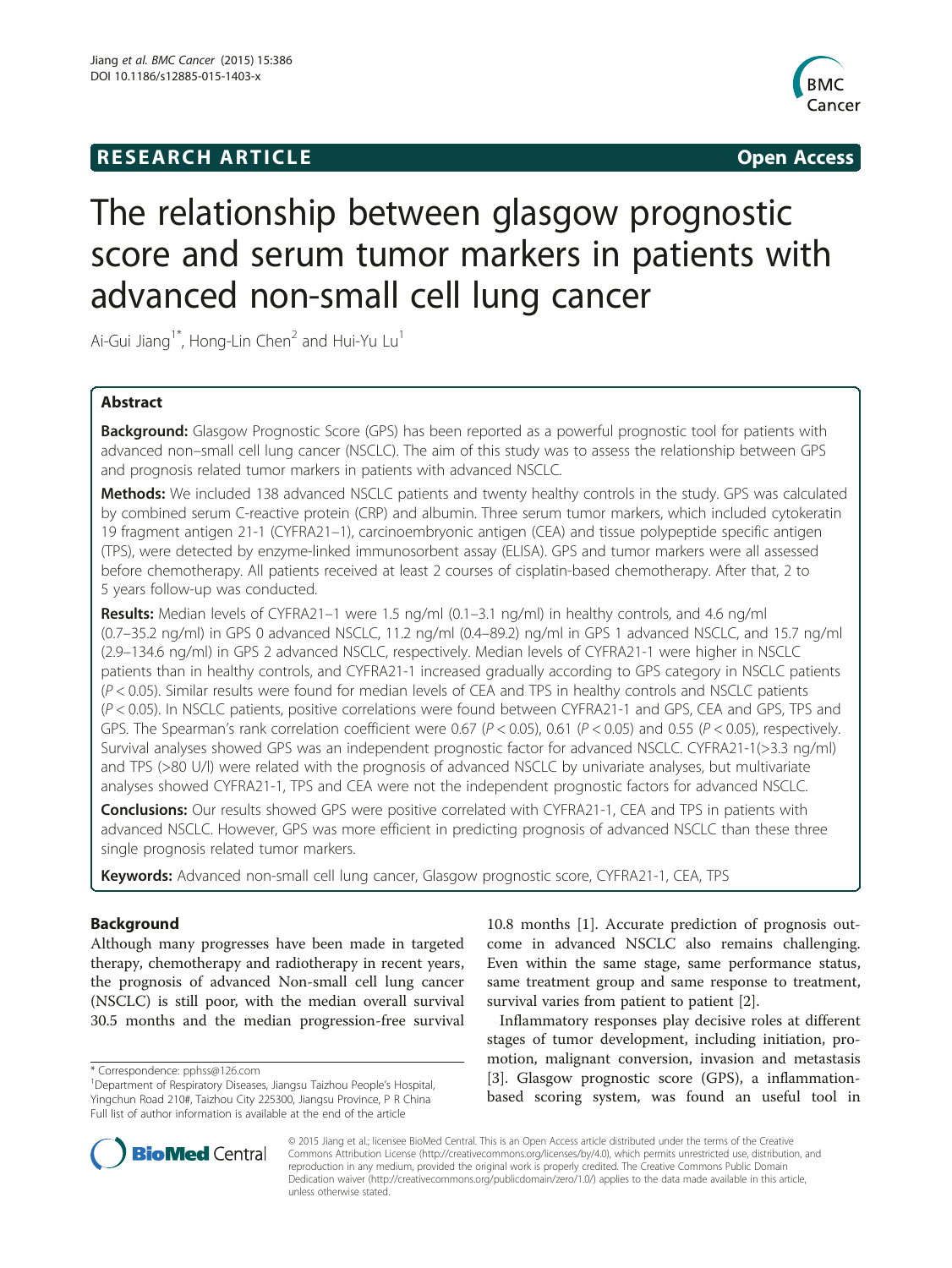predicting prognosis for gastric cancer [[4](#page-4-0)], colorectal cancer [\[5\]](#page-4-0), pancreatic cancer [\[6](#page-4-0)], hepatocellular cancer [\[7](#page-4-0)], esophageal cancer [[8\]](#page-4-0), and cervical cancer [[9](#page-4-0)]. In NSCLC patients, our previous study has also found GPS was a useful and important predictor of progression free survival (PFS) and overall survival (OS) [\[10](#page-4-0)]. This conclusion also confirmed by other studies [[11](#page-5-0)–[13\]](#page-5-0).

In addition, several tumor markers have been described to be independently relevant for estimation of prognosis in terms of overall or progression-free survival in NSCLC patients [\[14](#page-5-0)]. Cytokeratin 19 fragment antigen 21–1 (CYFRA21-1) is a cytokeratin expressed in simple epithelium, which has been extensively studied in patients with NSCLC has been demonstrated to be clinically useful. Serum concentrations of CYFRA 21–1 correlate with tumor burden, and CYFRA 21–1 is an independent prognostic factor for NSCLC [\[15](#page-5-0)–[17](#page-5-0)]. Carcinoembryonic antigen (CEA) is an oncofetal glycoprotein of the cell surfaces. The NSCLC patients with a persistently high serum CEA level after had worst prognosis [\[18](#page-5-0), [19\]](#page-5-0). One study showed patients with normal preoperative serum CEA levels had better 5 year survival than patients with high preoperative serum CEA levels (71.1 % versus 54.6 %,  $P = 0.016$  [\[20\]](#page-5-0). Tissue polypeptide specific antigen (TPS) is another important prognosis related tumor markers which has been confirmed by many studies [[21, 22\]](#page-5-0).

GPS and some tumor markers also have prognosis predicting value in patients with NSCLC. However, the relationship between GPS and tumor markers level is still unknown. The aim of the present study was to examine the relationship between an inflammation-based GPS and prognosis related tumor markers (CYFRA21-1, CEA and TPS) level in patients with NSCLC.

# Methods

# Patients

Between January 2008 and January 2011, consecutive patients with stage IIIB or IV NSCLC were enrolled in this prospective cohort study. All NSCLC diagnosis was confirmed by cytological or histological examination. Clinical staging was based on clinical findings, chest X-ray, computed tomography of the chest, abdomen, brain and bone scintigraphy. Basic demographics, which included age, gender, histological type, smoking status and Eastern Cooperative Oncology Group Performance Status (ECOG's PS) were recorded before chemotherapy. We also enrolled 20 healthy volunteers as control group. The volunteers have compared age, sex and smoking status with NSCLC patients. The study was approved by the Ethics Committee of Taizhou hospital, and all patients and healthy control signed an informed consent before inclusion in the study.

## GPS system

GPS were defined by combined serum C-reactive protein (CRP) and albumin [\[4](#page-4-0)–[13](#page-5-0)]. Patients with a CRP <10 mg/L and albumin >35 g/L were allocated to GPS 0. If only CRP was increased or albumin decreased patients were allocated to the GPS 1, and patients in whom CRP was >10 mg/L and albumin level <35 g/L were classified as GPS 2.

Before chemotherapy, 10 ml blood sample was collect. 5 ml sample was sent to the laboratory immediately. CPR and albumin concentration were examined by routine laboratory measurements. After that, GPS was calculated.

# Serum tumor markers

The remaining 5 ml serum sample was stored at −20 °C for future analysis. CYFRA21-1, CEA and TPS measured by enzyme-linked immunosorbent assay (ELISA) using commercially available assay kits (Immuno-Biological Laboratories, Gunma, Japan). All operations were followed by manufacturer's instructions. As recommended by the manufacturers, the following cut-offs for serum levels were used initially: CYFRA21-1 3.3 ng/ml, CEA 5 ng/ml, and TPS 80 U/l.

# Treatment and follow-up

Patients with ECOG's PS 0–1 received at least 2 courses of cisplatin-based chemotherapy and received courses until the appearance of progressive disease. The cisplatinbased regimens were vinorelbine  $(25 \text{ mg/m}^2)$  on days 1 and 8 plus cisplatin (80 mg/m<sup>2</sup>) on day 1 of a 21-day cycle, and gemcitabine  $(1000 \text{ mg/m}^2)$  on days 1 and 8 plus cisplatin (80 mg/m<sup>2</sup>) on day 1 of a 21-day cycle. Patients with ECOG's PS 2 received docetaxel (75 mg/m<sup>2</sup>) on days 1 and docetaxel  $(35 \text{ mg/m}^2)$  on days 1, days 8 and days 21 every 3 weeks. Patients with ECOG's PS 3 only received best support care.

All patients received 3 to 5 years follow-up. The outcomes included progression free survival (PFS) and overall survival (OS).

# Statistical analysis

Data are presented as medians, with ranges. The chi-square test was used for categorical data (compare characteristics between NSCLC patients and healthy controls). The Kruscal-Wallis H test was used for non-normal distribution continuous data for more than two populations (compare tumor markers between GPS 0, GPS 1, GPS 2 NSCLC patients and healthy controls). Associations between GPS and the level of serum tumor markers were analyzed using Spearman's rank correlation coefficient. Survival analyses were conducted by univariate Kaplan–Meier method and multivariate Cox proportional hazards model. Results were presented as hazard ratio (HR) with 95% confidence interval (95% CI). P < 0.05 was considered significant. All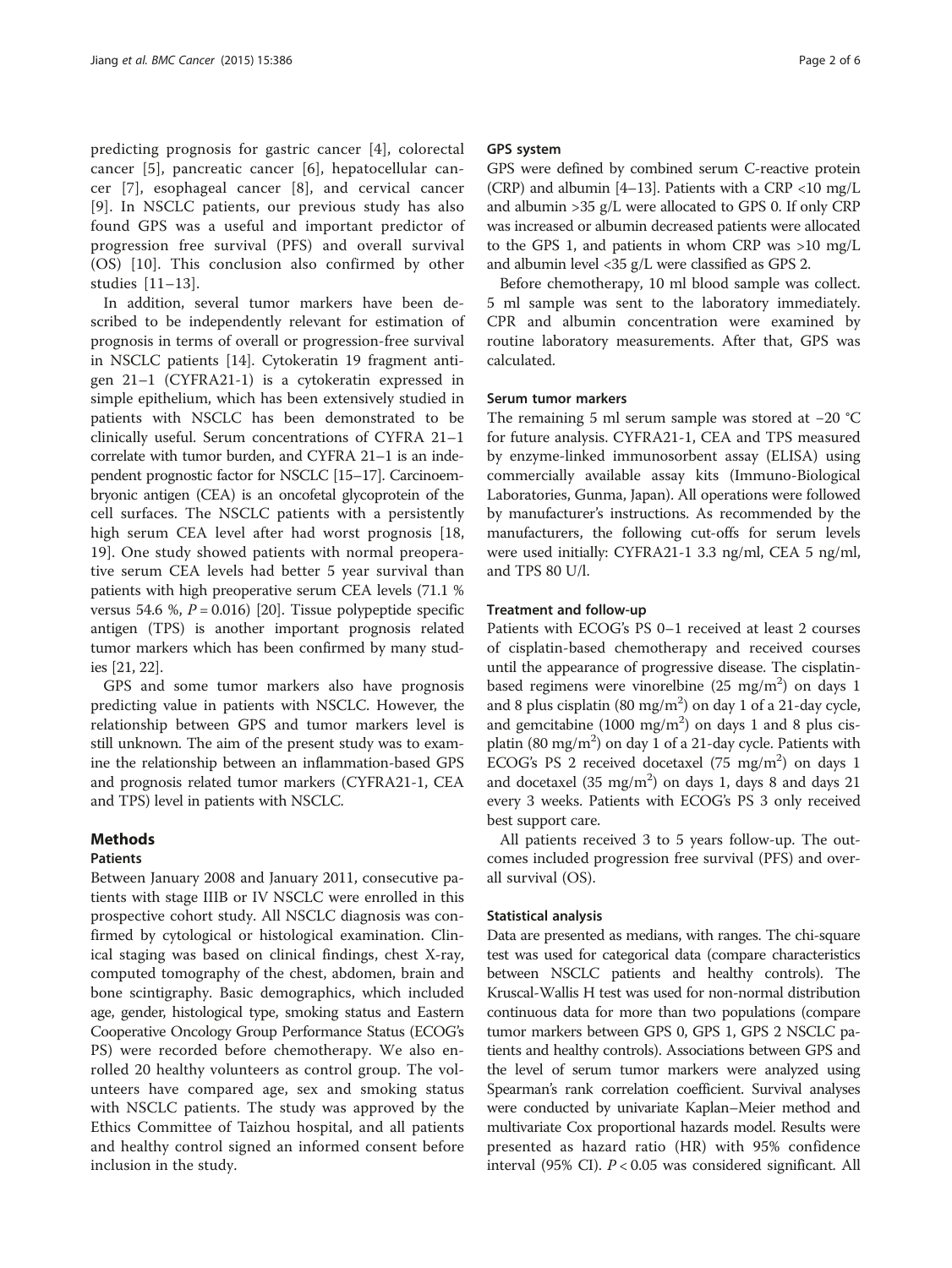statistical analyses were performed using IBM SPSS statistics software (version 19.0, IBM, Armonk, NY).

# Results

# Characterization of NSCLC patients and healthy controls

One hundred thirty-eight NSCLC patients were included in the study. Patients' median age was 55 years (range, 37–81years), 63 (45.7 %) patients >60 years, 117 (84.8 %) patients were male, and 42 (30.4 %) patients were smokers. 20 healthy controls and 138 NSCLC patients were similar in terms of age, gender and smoking status. In 138 NSCLC patients, 67 (48.6 %) patients had squamous cell carcinoma and 56 (59.6 %) had stage IV disease. and 82 (59.5 %) patients had an ECOG performance status 0 or 1. Characteristics of healthy controls and NSCLC patients were listed in Table 1.

#### Relationship between GPS and serum tumor markers

Median levels of CYFRA21-1 were 1.5 ng/ml (0.1– 3.1 ng/ml) in healthy controls. In NSCLC patients, median levels of CYFRA21-1 were 4.6 ng/ml (0.7–35.2 ng/ ml) in GPS 0, 11.2 ng/ml (0.4–89.2) ng/ml in GPS 1, and 15.7 ng/ml (2.9–134.6 ng/ml) in GPS 2, respectively. The Kruscal-Wallis H test showed median levels of CYFRA21- 1 were significant different between four groups ( $P < 0.05$ ). Median levels of CYFRA21-1 were higher in NSCLC patients than in healthy controls. In NSCLC patients, median levels of CYFRA21-1 increased gradually according to GPS category. Similar results were found for median levels of CEA and TPS in healthy controls and NSCLC patients ( $P < 0.05$ ). Figure [1](#page-3-0) showed the trends of 3 serum tumor markers in healthy controls and NSCLC patients.

In NSCLC patients, positive correlation was found between CYFRA21-1 and GPS. The Spearman's rank correlation coefficient was 0.67 ( $P < 0.05$ ). Positive correlations were also found between CEA and GPS, TPS and GPS. The correlation coefficient were 0.61 ( $P < 0.05$ ) and 0.55  $(P < 0.05)$ , respectively.

# The relationship between advanced NSCLC prognosis and GPS and serum tumor markers

Univariate analyses showed GPS was related with the prognosis of advanced NSCLC. After adjusted by patients'

Table 1 Characteristics of healthy controls and NSCLC patients

age, gender, smoking status, histologic type, tumor stage, performance status and serum tumor markers, the multivariate analyses confirmed that GPS was an independent prognostic factor for advanced NSCLC.

For serum tumor markers, CYFRA21-1(>3.3 ng/ml) and TPS (>80 U/l) were related with the prognosis of advanced NSCLC by univariate analyses, but multivariate analyses showed CYFRA21-1 and TPS were not the independent prognostic factors for advanced NSCLC. In univariate analyses and multivariate analyses, CEA (>5 ng/ml) also didn't show the relationship with the prognosis of advanced NSCLC.

Details of univariate and multivariate survival analyses were listed in the Table [2](#page-3-0), and survival curves stratified by GPS and serum tumor markers were shown in Fig. [2.](#page-4-0)

# **Discussion**

Lung cancer is the most common cancer in world. Each year, nearly 1,708,800 patients were diagnosed with lung cancer and over 1,378,400 die, corresponding to an annual age-standardized rate of 47.4 cases per 100,000 patients, annual age-standardized mortality rate of 39.4 deaths per 100,000 in more developed areas [\[23](#page-5-0)]. GPS was found a useful prognosis predictor in patients with NSCLC. Serum tumor markers, such as CYFRA21-1, CEA and TPS have been also confirmed as important prognosis risk factors for NSCLC [\[14](#page-5-0)–[22\]](#page-5-0). The aim of the present study was to examine the relationship between GPS and prognosis related tumor markers (CYFRA21-1, CEA and TPS) level in patients with NSCLC. We found the median levels of CYFRA21-1, CEA and TPS were all higher in patients with NSCLC compared with healthy controls. In patients with NSCLC, CYFRA21-1, CEA and TPS were all increased gradually according to GPS. The Spearman's rank correlation showed positive correlations existing between these three tumor markers and GPS in NSCLC patients. Brown DJ and his colleagues also compared GPS and serum biochemical variables in patients with advanced lung and gastrointestinal cancer, they also found found GPS were correlated with the biochemical variables, which included sodium, chloride, creatine kinase, zinc, vitamin D, calcium, copper, alkaline phosphatase, gamma-glutamyl transferaseand lactate

| Characteristics               | Healthy controls ( $n = 20$ ) | NSCLC patients ( $n = 138$ ) |       | $P$ Value |  |
|-------------------------------|-------------------------------|------------------------------|-------|-----------|--|
| Age $(560/>60)$               | .2/8                          | 75/60                        | 0.140 | 0.709     |  |
| Gender (M/F)                  | 16/4                          | 117/21                       | 0.300 | 0.584     |  |
| Smoking status (Y/N)          | 6/14                          |                              | 0.002 | 0.968     |  |
| Histologic type (Squ/Ade/Oth) | N/A                           | 67/48/23                     | N/A   | N/A       |  |
| N/A<br>Stage (IIIB/IV)        |                               | 53/83                        | N/A   | N/A       |  |
| Performance status (0/1/2/3)  | N/A                           | 35/47/32/24                  | N/A   | N/A       |  |

Squ, Squamous cell carcinoma; Ade, Adenocarcinoma; Oth, Others; N/A, Not applicable.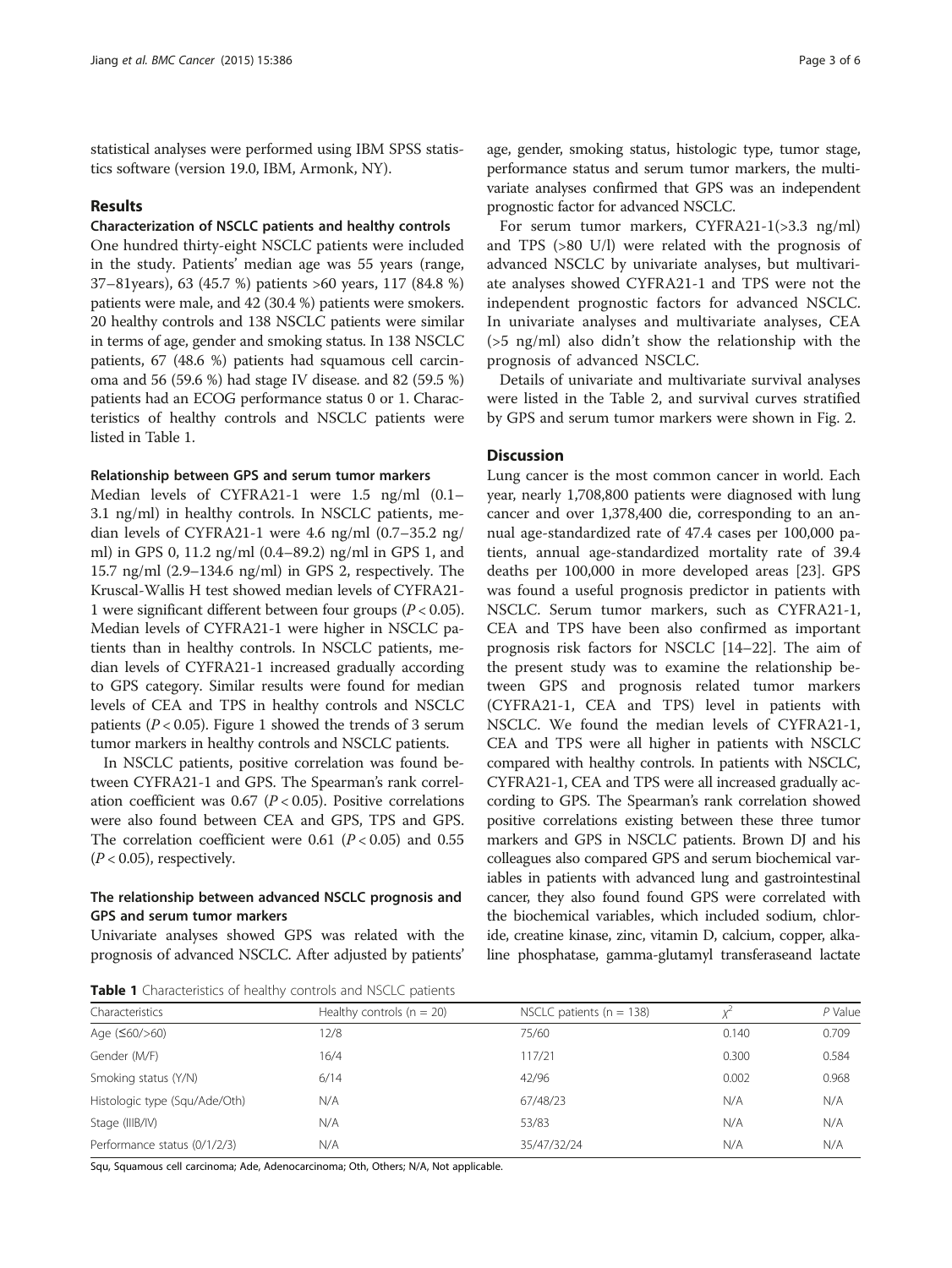<span id="page-3-0"></span>

dehydrogenase [\[24\]](#page-5-0). This conclusion was same as our study.

Some possible mechanisms maybe explain these correlations between GPS and tumor markers. GPS is a cancer prognosis predicting system based on inflammation scoring. Studies have confirmed that inflammatory activate immune cells product cytokines, such as NF- κB, STAT3, AP-1, FOXP3 and interleukin, which can stimulate cancer cell proliferation and survival. That is a major tumor-promoting mechanism for inflammatory [[3\]](#page-4-0). A recent study showed the relative expression of transcription factor FOXP3 tended to increase expression of cytokeratin 19 [[25](#page-5-0)]. Kim et al. also found transcription factor NF-κB were related with elevated carcinoembryonic antigen level [\[26](#page-5-0)]. For tumor marker TPS, Kramer et al. found TPS increased along with interleukin-8 (IL-8) [[27](#page-5-0)]. Inflammation promote angiogenesis is another important mechanism for tumor promote and metastasis. Important proangiogenic genes, such as VEGF, CXCL1, CXCL8, IL-8 and HIF1a, are directly regulated by inflammatory cytokines [[3](#page-4-0)]. Yang et al. reported the level of cytokeratin 19 was related to tumor

angiogenesis [[28\]](#page-5-0). VEGF is regarded as the strongest angiogenic factor, which has been found related with carcinoembryonic antigen [\[29\]](#page-5-0).

Although we found GPS are positive correlated with these tumor markers (CYFRA21-1, CEA and TPS) and in advanced NSCLC patients. Survival analyses showed GPS was an independent prognostic factor for advanced NSCLC. While CYFRA21-1(>3.3 ng/ml), CEA (>5 ng/ml), and TPS (>80 U/l) were not the independent prognostic factors for advanced NSCLC. It seems GPS was more efficient in predicting prognosis of advanced NSCLC than these three single prognosis related tumor markers. No other studies were found for assessing prognosis of lung cancer by combine GPS and tumor markers. While in colorectal cancer patients, Choi KW et al. found CEA and GPS were associated with cancer-specific survival in univariate analysis, but only GPS was identified as independent prognostic factors in multivariate analysis [[30](#page-5-0)]. In gastric cancer patients, Jiang X et al. reported increased GPS, elevated CEA and CA19-9 predicted a higher risk of postoperative mortality in both relative early-stage (stage I;  $P < 0.001$ ) and advanced-stage cancer (stage II, III

Table 2 Relationship between advanced NSCLC prognosis and GPS and serum tumor markers in 138 patients

| Characteristics        | Disease-Free survival |         |                  |         | Overall survival |         |                  |         |
|------------------------|-----------------------|---------|------------------|---------|------------------|---------|------------------|---------|
|                        | Univariate            |         | Multivariate     |         | Univariate       |         | Multivariate     |         |
|                        | HR(95% CI)            | P       | HR(95% CI)       | P       | HR(95% CI)       | Р       | HR(95% CI)       | P       |
| GPS                    |                       |         |                  |         |                  |         |                  |         |
| $\mathbf{0}$           |                       | $0.01*$ |                  | $0.03*$ |                  | $0.02*$ |                  | $0.02*$ |
|                        | $0.7(0.4 - 0.9)$      |         | $0.8(0.5-0.9)$   |         | $0.8(0.5-0.9)$   |         | $0.8(0.4 - 0.9)$ |         |
| 2                      | $0.5(0.2 - 0.8)$      |         | $0.6(0.2 - 0.8)$ |         | $0.5(0.3 - 0.8)$ |         | $0.5(0.2 - 0.9)$ |         |
| CYFRA21-1 (>3.3 ng/ml) | $0.6(0.5-0.9)$        | $0.03*$ | $0.7(0.5-1.0)$   | 0.08    | $0.7(0.3 - 0.9)$ | $0.04*$ | $0.8(0.5 - 1.0)$ | 0.07    |
| CEA (>5 ng/ml)         | $0.7(0.4 - 1.1)$      | 0.13    | $0.7(0.5-1.2)$   | 0.17    | $0.8(0.5-1.1)$   | 0.19    | $0.8(0.6 - 1.3)$ | 0.19    |
| TPS (>80 U/l)          | $0.7(0.5-0.9)$        | $0.04*$ | $0.7(0.5-1.1)$   | 0.12    | $0.8(0.5-1.0)$   | 0.05    | $0.8(0.4 - 1.1)$ | 0.13    |

 $*P < 0.05$ .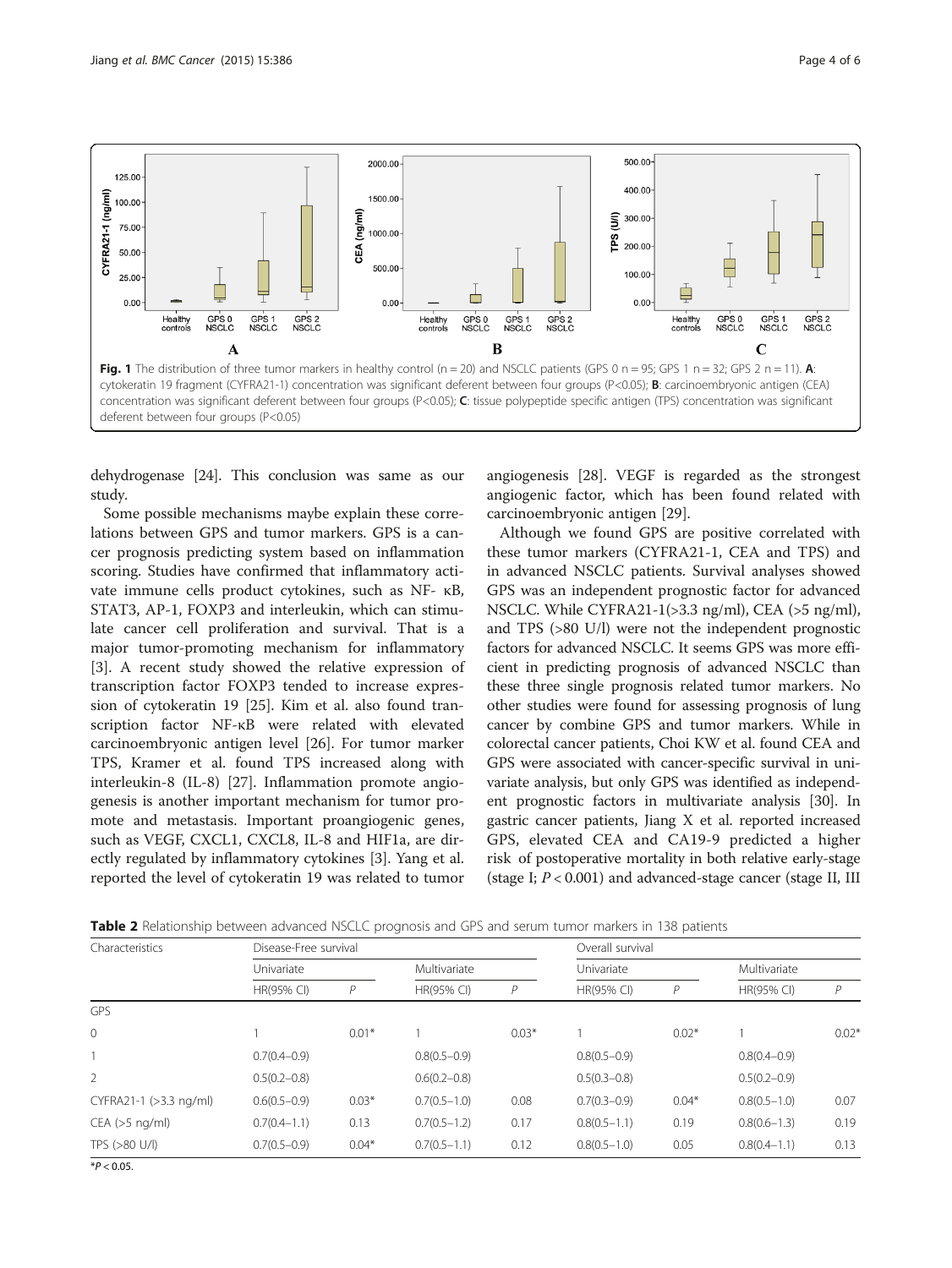<span id="page-4-0"></span>

and IV;  $P < 0.001$ ) in univariate Kaplan-Meier analysis; but in multivariate analysis, only GPS predicted postoperative mortality (OR 1.845; 95% CI 1.184–2.875;  $P = 0.007$ ), not CEA (OR 1.234; 95% CI 0.955-1.595;  $P = 0.107$ ) and CA19-9 (OR 1.213; 95% CI 0.916-1.605;  $P = 0.177$ ) [[31](#page-5-0)]. These results were same like our study.

There was a limitation in our study. We only investigated the relationship between GPS and tumor markers before chemotherapy. Chemotherapy treatment may change GPS and serum tumor markers level, and the change of GPS and serum tumor markers level may be related with chemotherapy response. We don't know whether this relationship will continue to exist. However, some blood samples were lost in the follow-up.

# Conclusions

The results of the present study show that GPS were positive correlated with CYFRA21-1, CEA and TPS in patients with advanced NSCLC. However, GPS was more efficient in predicting prognosis of advanced NSCLC than these three single prognosis related tumor markers.

#### Competing interests

The authors declare that they have no competing interests.

#### Authors' contributions

A-GJ participated in the design of the study, acquisition of data and drafting the article or revising it. H-LC participated in the statistical analysis, and drafting the article or revising it. H-YL participated in the design of the study and acquisition of data. All authors read and approved the final manuscript.

#### Acknowledgments

We thank the anonymous reviewers for several insightful comments that significantly improved the paper.

#### Author details

<sup>1</sup>Department of Respiratory Diseases, Jiangsu Taizhou People's Hospital, Yingchun Road 210#, Taizhou City 225300, Jiangsu Province, P R China. <sup>2</sup>Nantong University, Qixiu Road 19#, Nantong city 226001, Jiangsu Province, P R China.

## Received: 24 September 2014 Accepted: 29 April 2015 Published online: 10 May 2015

#### References

- 1. Maemondo M, Inoue A, Kobayashi K, Sugawara S, Oizumi S, Isobe H, et al. Gefitinib or chemotherapy for non-small-cell lung cancer with mutated EGFR. N Engl J Med. 2010;362(25):2380–8.
- 2. Govindan R, Bogart J, Vokes EE. Locally advanced non-small cell lung cancer: the past, present, and future. J Thorac Oncol. 2008;3(8):917–28.
- 3. Grivennikov SI, Greten FR, Karin M. Immunity, inflammation, and cancer. Cell. 2010;140(6):883–99.
- 4. Mimatsu K, Oida T, Fukino N, Kano H, Kawasaki A, Kida K, et al. Glasgow prognostic score is a useful predictive factor of outcome after palliative gastrectomy for stage IV gastric cancer. Anticancer Res. 2014;34(6):3131–6.
- 5. Dreanic J, Dhooge M, Brezault C, Mir O, Chaussade S, Coriat R. A prognostic indicator of survival in metastatic colorectal cancer patients in the era of molecular-targeted agents: the modified Glasgow Prognostic Score. Oncology. 2014;86(1):44–5.
- 6. La Torre M, Nigri G, Cavallini M, Mercantini P, Ziparo V, Ramacciato G. The glasgow prognostic score as a predictor of survival in patients with potentially resectable pancreatic adenocarcinoma. Ann Surg Oncol. 2012;19(9):2917–23.
- 7. Horino K, Beppu T, Kuroki H, Mima K, Okabe H, Nakahara O, et al. Glasgow Prognostic Score as a useful prognostic factor after hepatectomy for hepatocellular carcinoma. Int J Clin Oncol. 2013;18(5):829–38.
- 8. Vashist YK, Loos J, Dedow J, Tachezy M, Uzunoglu G, Kutup A, et al. Glasgow Prognostic Score is a predictor of perioperative and long-term outcome in patients with only surgically treated esophageal cancer. Ann Surg Oncol. 2011;18(4):1130–8.
- 9. Polterauer S, Grimm C, Seebacher V, Rahhal J, Tempfer C, Reinthaller A, et al. The inflammation-based Glasgow Prognostic Score predicts survival in patients with cervical cancer. Int J Gynecol Cancer. 2010;20(6):1052–7.
- 10. Jiang AG, Lu HY. The Glasgow prognostic score as a prognostic factor in patients with advanced non-small cell lung cancer treated with cisplatin-based first-line chemotherapy. J Chemother. 2015;27(1):35–9.